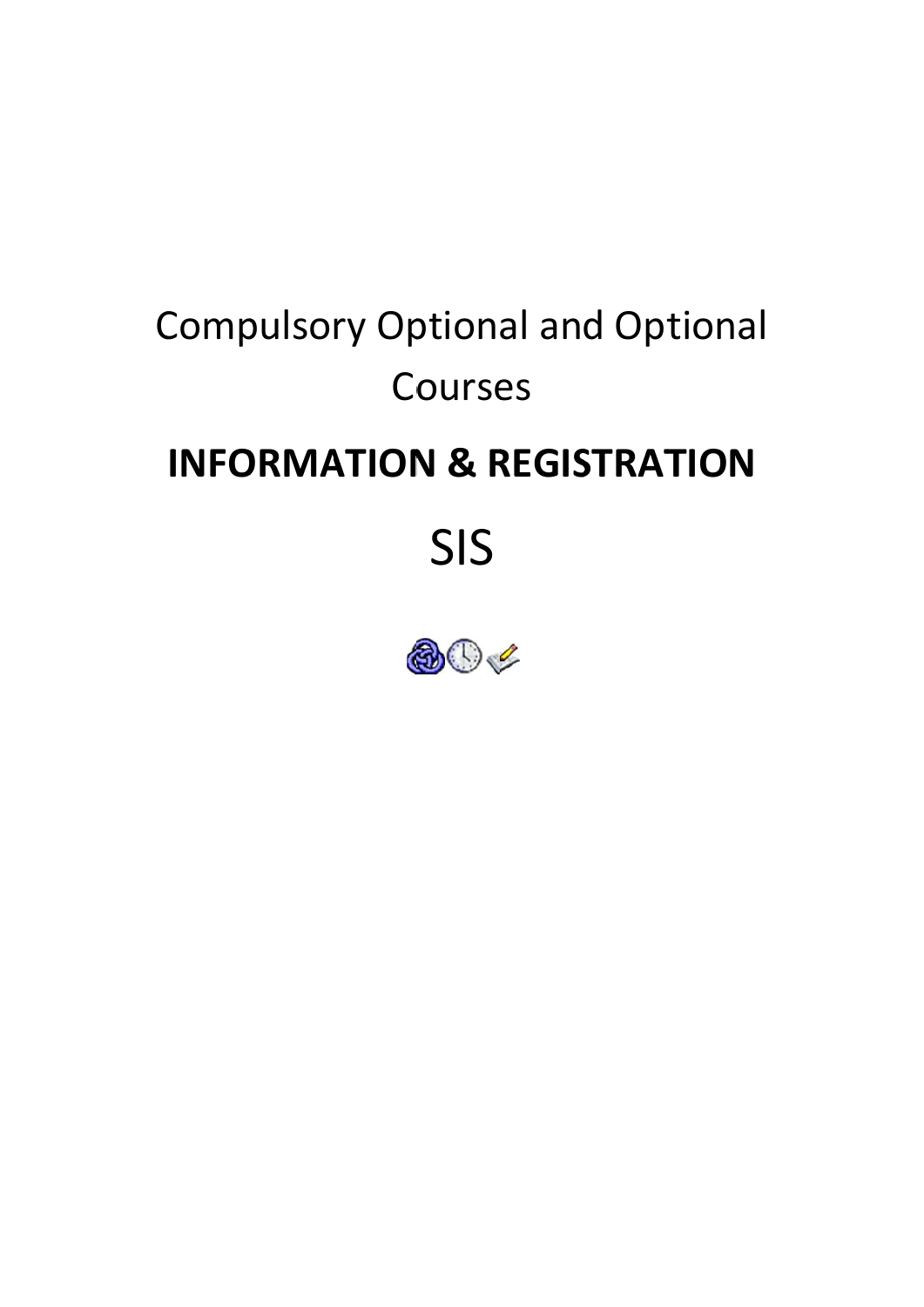The compulsory optional courses (hereinafter referred to as PVK) and the optional courses (hereinafter referred to as VP) will be registered (preregistered) by means of SIS - the Subjects and Schedule Registration application. Before registration you can view all subjects (including schedule, syllabus, etc.). All this information should be available approximately two weeks before registration begins. First part of the document shows you how to access this information by means of SIS. Second part of the document deals with the registration itself.

## Part One - Information about Subjects and Schedule

A list of subjects to be open next year and for which you may enroll can be found in the Subjects application:

- 1. Launch the Subjects application  $\circ$
- 2. Choose the correct academic year (i.e. next academic year) the default application setting shows the current academic year. Therefore, you have to change this setting:

| <b>Subjects</b><br>Setup, academic year 2011/2012                             | em       |
|-------------------------------------------------------------------------------|----------|
| 60:00 G Y X Search  Teachers Departments Classes Classification View by plans | Setup    |
| <b>Setup</b>                                                                  |          |
| Show only courses with validity: 2011/2012                                    | mic year |
| Editation year(s): 2010/2011                                                  |          |
| <b>Set</b>                                                                    |          |

3. Select the View by branch / plan menu item. Choose your branch and year you will study next year:

| 59:56 台 ¥ ★ 晶     | Search  Teachers Departments Classes Classification                                                |              | <b>View by plans</b> | <b>Setup</b> |
|-------------------|----------------------------------------------------------------------------------------------------|--------------|----------------------|--------------|
| Filter:           |                                                                                                    |              |                      |              |
| Faculty:          | <b>Third Faculty of Medicine</b><br>$\vee$ 10                                                      |              |                      |              |
| Branch / plan:    | ---                                                                                                |              |                      |              |
|                   |                                                                                                    |              |                      |              |
|                   | <b>AVSEOB</b>                                                                                      |              |                      |              |
| Code              | A General Medicine - 1. úsek studia (CCSA1)<br>A General Medicine - 2. úsek studia (CCSA2)         |              |                      |              |
| CCSA1             | A General Medicine - 3. úsek studia (CCSA3)                                                        |              |                      |              |
| CCSA <sub>2</sub> | A General Medicine - 4. úsek studia (CCSA4)                                                        |              |                      |              |
|                   | A General Medicine - 5. úsek studia (CCSA5)                                                        |              |                      |              |
| CCSA3             | A General Medicine - 6. ročník (CCSA6)                                                             |              |                      |              |
| CCSA4             | <b>BDH</b><br>Dentální hygienistka - 1. úsek studia (CCDH1)                                        |              |                      |              |
| CCSA5             | Dentální hygienistka - 2. úsek studia (CCDH2)                                                      |              |                      |              |
| CCSA6             | Dentální hygienistka - 3. úsek studia (CCDH3)                                                      |              |                      |              |
| CCDH <sub>1</sub> | <b>BF</b>                                                                                          |              |                      |              |
| CCDH <sub>2</sub> | Fyzioterapie - 1. úsek studia (CCRH1)<br>Fyzioterapie - 2. úsek studia (CCRH2)                     |              |                      |              |
| CCDH <sub>3</sub> | Fyzioterapie - 3. úsek studia (CCRH3)                                                              |              |                      |              |
| CCRH1             | <b>BVS</b>                                                                                         |              |                      |              |
| CCRH <sub>2</sub> | Všeobecná sestra - 1. úsek studia (CCNS1)<br>Všeobecná sestra - 2. úsek studia (CCNS2)             |              |                      |              |
|                   | Všeobecná sestra - 3. úsek studia (CCNS3)                                                          |              |                      |              |
| CCRH <sub>3</sub> | <b>BVSK</b>                                                                                        |              |                      |              |
| CCNS1             | Všeobecná sestra - K - 1. úsek studia (CCCNSK1)                                                    |              |                      |              |
| CCNS <sub>2</sub> | Všeobecná sestra - K - 2. úsek studia (CCCNSK2)<br>Všeobecná sestra - K - 3. úsek studia (CCCNSK3) |              |                      |              |
| CCNS3             | <b>BVZK</b>                                                                                        |              |                      |              |
| <b>CCCNSK1</b>    | Veřejné zdravotnictví - K - 1. úsek studia (CCPHK1)                                                |              |                      |              |
| <b>CCCNSK2</b>    | Veřejné zdravotnictví - K - 2. úsek studia (CCPHK2)                                                |              |                      |              |
| CCCNSK3 BVZ1      | Veřejné zdravotníctví - K - 3. úsek studia (CCPHK3)                                                |              |                      |              |
| CCPHK1            | Veřejné zdravotnictví - 1. úsek studia (CCPH1)                                                     | $\checkmark$ |                      |              |
|                   |                                                                                                    |              |                      |              |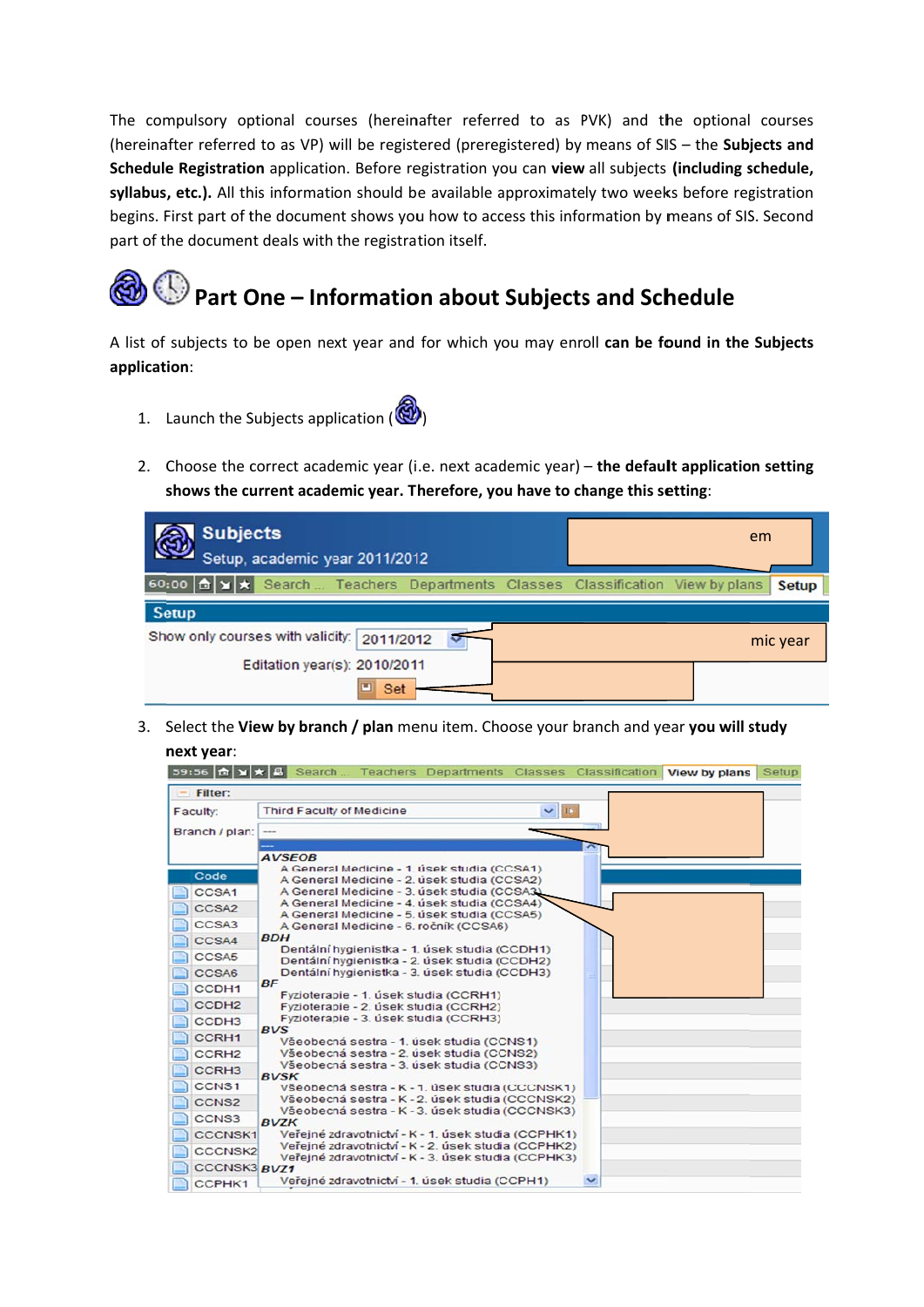4. As a future student of the third year (for example) you will see the following lists (see figure s syllabuses, s chedule refe erences, etc… below). In the individual paragraphs (compulsory course - PP, compulsory optional course -PVK, optional course - VP) you can see all courses that will be in your study plan. For the purposes of this document, the most interesting paragraphs are PVK and VP. By clicking on blue icon, course code or course name you can display subject details with all annotations,

|                   | syllabuses, schedule references, etc                                 |
|-------------------|----------------------------------------------------------------------|
| $-$ Filter:       |                                                                      |
| Faculty:          | $\vee$ ID<br><b>Third Faculty of Medicine</b>                        |
|                   | Branch / plan: A General Medicine - 3. úsek studia (CCSA3)<br>×      |
|                   | <b>Display</b>                                                       |
|                   |                                                                      |
| obligatory course |                                                                      |
| CMCLXX23          | Czech Language - Communication with the Patients                     |
| CMCPPA34          | Pathology and pathophysiology                                        |
| CMCPXX33          | Module IIC - Clinical and Pathological Foundations of Medicine       |
| <b>CMCP0133</b>   | IIC - 1. Infectious and Febrile Conditions<br><b>purse</b>           |
|                   | on its<br>obligatory with alternative course                         |
| CCOCA0014         | Molecular basis of apoptosis, apoptosis uysi<br>ica                  |
| CCOCA0016         | Introduction to the philosophy of science                            |
| CCOCA0020         | Diagnosis, classification and treatment of primary headache disord   |
| CCOCA0022         | Selected Topics in Neurosurgery                                      |
| CCOCA0028         | Molecular basis of apoptosis, apoptosis dysfunctions and its clinica |
| optional course   |                                                                      |
| CPHTXX63          | <b>Physical Training 3</b>                                           |
| CSTCXX11          | <b>Summer Training Course</b>                                        |
| CVOL68            | Methods of detection of DNA, RNA and proteins in medicine            |
| CWTCXX11          | <b>Winter Training Course</b>                                        |

| optional course |                                                           |
|-----------------|-----------------------------------------------------------|
| CPHTXX63        | <b>Physical Training 3</b>                                |
| $\Box$ CSTCXX11 | <b>Summer Training Course</b>                             |
| CVOL68          | Methods of detection of DNA, RNA and proteins in medicine |
| CWTCXX11        | <b>Winter Training Course</b>                             |

| CCOCA0014                                                                    | Molecular basis of apoptosis, apoptosis uysi<br>ica                                                                                                                                                                                   |
|------------------------------------------------------------------------------|---------------------------------------------------------------------------------------------------------------------------------------------------------------------------------------------------------------------------------------|
| CCOCA0016                                                                    | Introduction to the philosophy of science                                                                                                                                                                                             |
| CCOCA0020                                                                    | Diagnosis, classification and treatment of primary headache disord                                                                                                                                                                    |
| CCOCA0022                                                                    | Selected Topics in Neurosurgery                                                                                                                                                                                                       |
| CCOCA0028                                                                    | Molecular basis of apoptosis, apoptosis dysfunctions and its clinica                                                                                                                                                                  |
| optional course                                                              |                                                                                                                                                                                                                                       |
| CPHTXX63                                                                     | <b>Physical Training 3</b>                                                                                                                                                                                                            |
| CSTCXX11                                                                     | <b>Summer Training Course</b>                                                                                                                                                                                                         |
| CVOL68                                                                       | Methods of detection of DNA, RNA and proteins in medicine                                                                                                                                                                             |
| CWTCXX11                                                                     | <b>Winter Training Course</b>                                                                                                                                                                                                         |
|                                                                              | The figure below shows all detailed information (in detail) about the course including<br>annotation, syllabus, schedule reference, etc.<br>Molecular basis of apoptosis, apoptosis dysfunctions and its clinical impacts - CCOCA0014 |
|                                                                              | Guaranteed by: Department of Pneumology (12-PNEU)<br>Guarantor: MUDr. Evžen Křepela CSc.<br>Faculty: Third Faculty of Medicine                                                                                                        |
|                                                                              | Actual: from 2011                                                                                                                                                                                                                     |
| Semester: both                                                               |                                                                                                                                                                                                                                       |
|                                                                              |                                                                                                                                                                                                                                       |
| Points: 1                                                                    |                                                                                                                                                                                                                                       |
| Credits: 1                                                                   |                                                                                                                                                                                                                                       |
| Hours per week, examination: 0/15 C [hours/semester]<br>Examination process: |                                                                                                                                                                                                                                       |
| Volume of tuition: 15 hours                                                  | ion,<br>ou can<br>Capacity: winter:unknown / unknoy                                                                                                                                                                                   |
| State of the course: taught                                                  | summer:unknown / unkr                                                                                                                                                                                                                 |
| Language: English                                                            | hedule                                                                                                                                                                                                                                |
| Teaching methods: full-time                                                  | ence                                                                                                                                                                                                                                  |
| Level:                                                                       |                                                                                                                                                                                                                                       |
|                                                                              | Note: you can enroll for the course in<br>id in summer semester                                                                                                                                                                       |
|                                                                              | □ Examination dates □ Schedule                                                                                                                                                                                                        |
| English $\vee$<br>Annotation                                                 |                                                                                                                                                                                                                                       |
| apoptosis under physiological and pathological conditions.                   | The aim of this one-semester course is to provide the students the basic overview of molecular mechanisms underlying the process of cell                                                                                              |
| English $\vee$<br><b>Syllabus</b>                                            |                                                                                                                                                                                                                                       |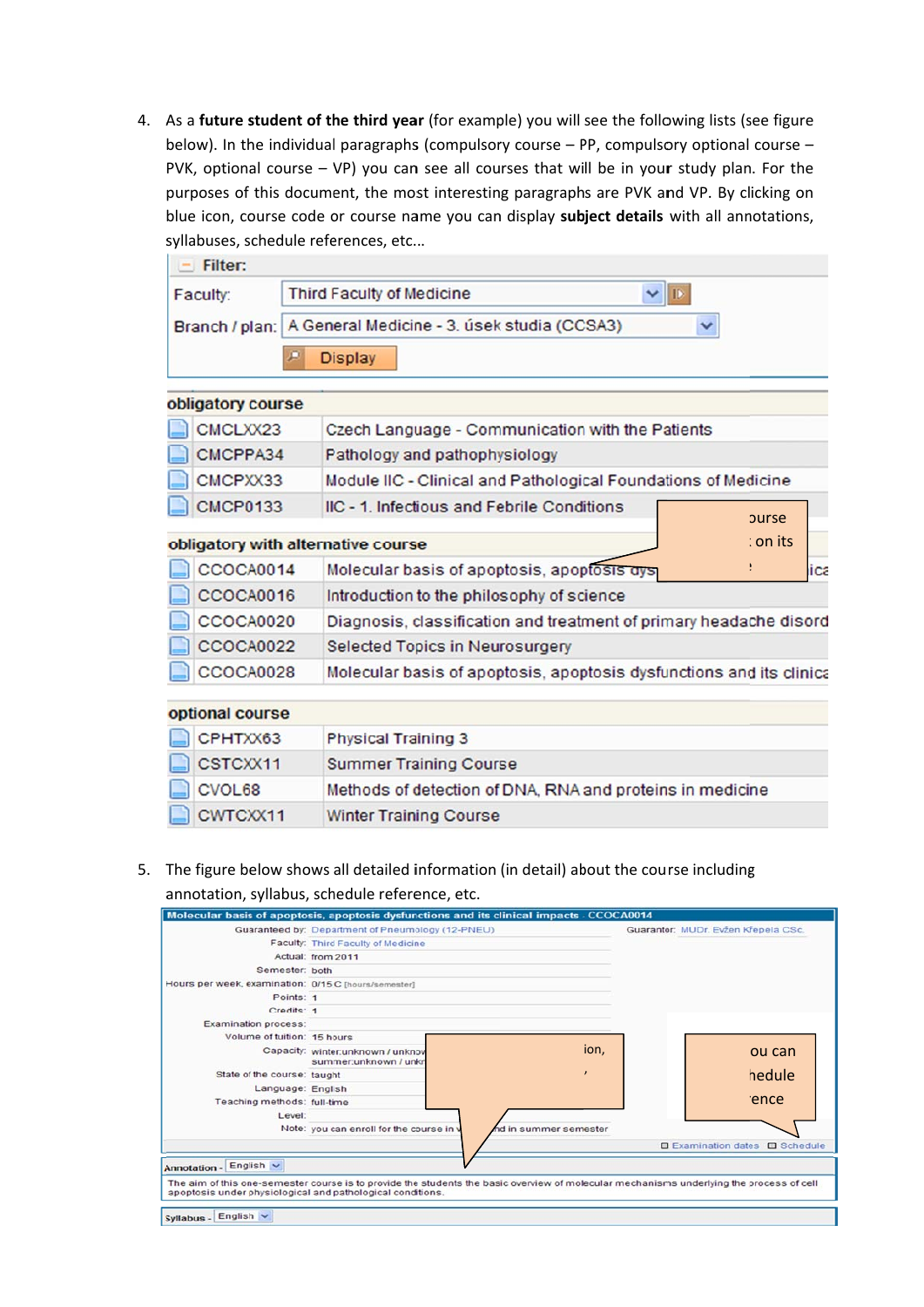6. The last part of the information about PVK and VP is their scheduling. By clicking on the Schedule reference (see above) you will get into the Schedule NG application ( where the scheduling is stored. The default view of schedule tabs is on a year-round basis, where you can see a day in a week and hour, when the course is taught. If you want to see all weeks of the academic year, when the course is taught, you have to change over to the Detailed view, or click on any hour and you will see a list of hours with specific weeks: ),

|                                                           |                                 | Standard Block Detailed Search                                                                                                                                             |                                                       |                        |                                                      |                                                                |                         |            |            |                                                                                                                                                                                                                                                                                     |             |
|-----------------------------------------------------------|---------------------------------|----------------------------------------------------------------------------------------------------------------------------------------------------------------------------|-------------------------------------------------------|------------------------|------------------------------------------------------|----------------------------------------------------------------|-------------------------|------------|------------|-------------------------------------------------------------------------------------------------------------------------------------------------------------------------------------------------------------------------------------------------------------------------------------|-------------|
| Name:<br>Guarantors:<br>Faculty:<br>Enrolled:<br>Actions: | Filter:<br>Hours per week: 0/15 | • The schedule for this semes<br>Molecular basis of apoptosis,<br>MUDr. Evžen Křepela CSc.<br>Third Faculty of Medicine<br>$0 + 0.2$<br>Event capacities: course unlimited | etill ha<br>Molecular basis of apoptosis, apoptosis d |                        | dule of<br>ours<br>;hout the<br>mic year             | ee.<br><b>Ipacts CCOCA0014</b><br>nical impacts @ <sup>o</sup> |                         |            |            |                                                                                                                                                                                                                                                                                     |             |
| Mo<br>Tu                                                  | $cov \times$<br>7:20            | $\overline{2}$<br>8:10                                                                                                                                                     | 3<br>9:00                                             | $\overline{4}$<br>9:50 | $\overline{5}$<br>10:40                              | $6\overline{6}$<br>11:30                                       | $\overline{7}$<br>12:20 | 8<br>13:10 | 9<br>14:00 | 10<br>14:50                                                                                                                                                                                                                                                                         | 11<br>15:40 |
| We<br>Th                                                  |                                 |                                                                                                                                                                            |                                                       |                        | ile tab<br>of<br>'S<br>ill<br>be<br>on any<br>purple |                                                                |                         |            |            | Molecular basis of apopto.<br>Křepela Evžen<br>PNEUMOL_0 14:30 CCO<br>Molecular basis of apopto<br>Křepela Evžen<br>PNEUMOL_0 14:30 CCO<br>Molecular basis of apopto.<br>Křepela Evžen<br>PNEUMOL_0 14:30 CCO<br>Molecular basis of apopto.<br>Křepela Evžen<br>PNEUMOL_0 14:30 CCO |             |

|  | 9999 | Week No.       | Date      | <b>Time</b>      |
|--|------|----------------|-----------|------------------|
|  |      |                | 23.2.2012 | Th 14:30 - 16:00 |
|  |      | $\overline{2}$ | 1.3.2012  | Th 14:30 - 16:00 |
|  |      | 3              | 8.3.2012  | Th 14:30 - 16:00 |
|  |      |                | 15.3.2012 | Th 14:30 - 16:00 |
|  |      | 5              | 22.3.2012 | Th 14:30 - 16:00 |
|  |      | 6              | 29.3.2012 | Th 14:30 - 16:00 |
|  |      |                | 5.4.2012  | Th 14:30 - 16:00 |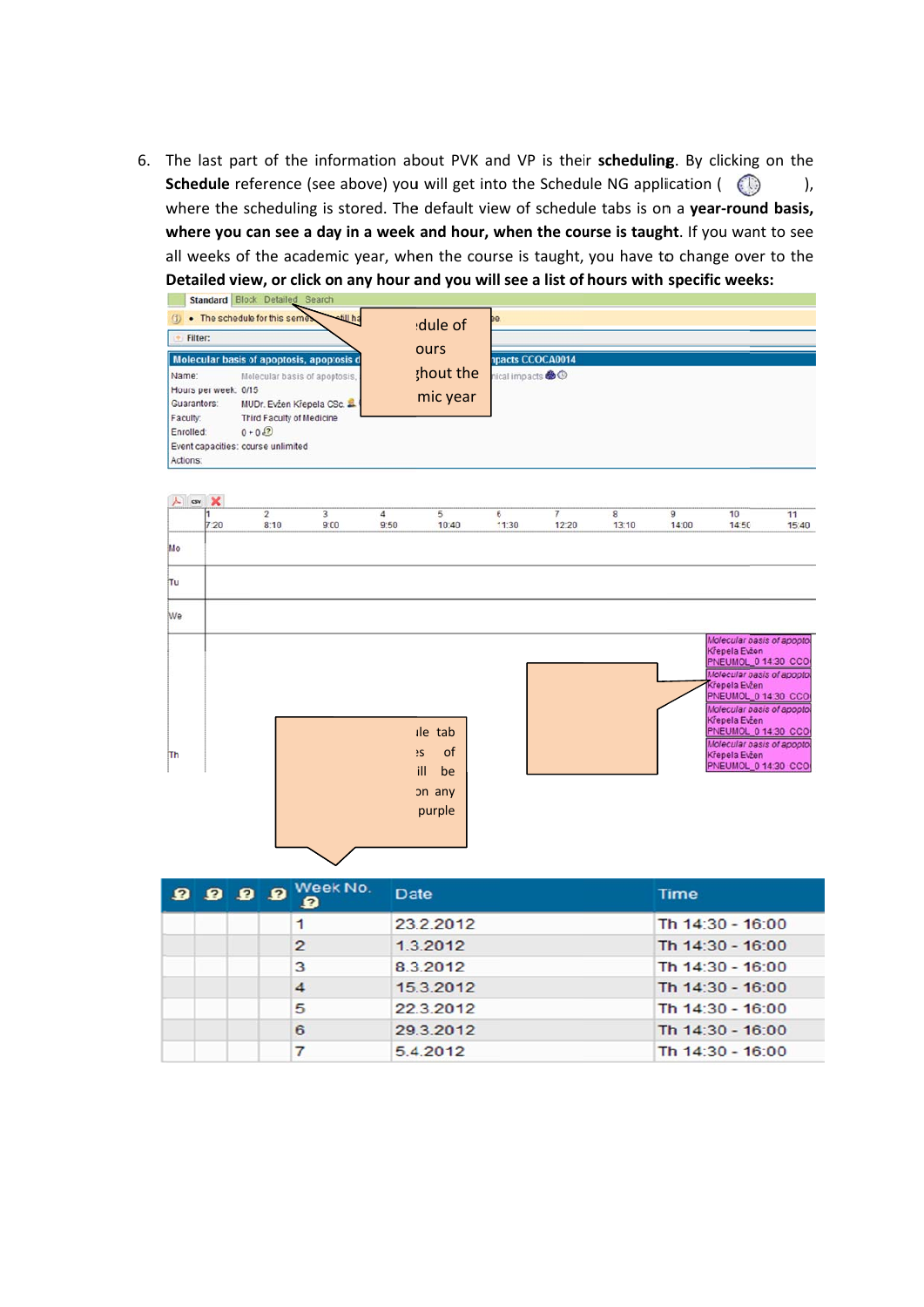### Part Two - PVK and VP Registration (Subjects and Schedule **Registration)**

The compulsory optional courses and the optional courses are registered (preregistered) by means of the Subjects and Schedule Registration ( $\blacklozenge$ ) application. The courses are offered for the next academic year, i.e. students of the second year can register PVK or VP for the third year. The courses are enrolled separately for winter and summer semester.

The default application setting shows the preregistered courses (Registration menu)  $-$  to make the registration change over to the enroll tab (Enroll (standard) menu), where you can enroll all courses (both PVK and VP). The figure below shows the enroll tab. Rectangles in orange background with informative texts indicate and explain briefly the important points with graphic interface controls.

|         | cts<br>icult<br>3.                                 |                                                             | ation<br>iter semester,               | Study:                         |                |               |                   |             |             | - 2. year, General medicine (AVSEOB), M |
|---------|----------------------------------------------------|-------------------------------------------------------------|---------------------------------------|--------------------------------|----------------|---------------|-------------------|-------------|-------------|-----------------------------------------|
|         |                                                    | Enrolled Enroll (standard)                                  | Enroll (my own) Validation Settings   |                                |                |               |                   |             |             |                                         |
|         |                                                    | Year and semester: 2011/2012, winter semester [Change]      |                                       |                                |                | ter           |                   |             |             |                                         |
|         | Block of courses:                                  | $\sim$                                                      |                                       |                                |                |               |                   |             |             |                                         |
|         |                                                    | Show courses from both semesters                            |                                       |                                |                |               |                   |             |             |                                         |
|         |                                                    | Show only courses with available capacity                   |                                       |                                |                | er            |                   |             |             |                                         |
|         |                                                    | Show                                                        | tion                                  |                                |                |               |                   |             |             |                                         |
|         | Code                                               | Title                                                       | Odkazy                                | Capacity <b>Ø</b> Limit Begins |                |               | 1st<br>sem.       |             | 2nd<br>sem. | <b>Eurocredits</b><br>1/2 sem.          |
|         | <b>Block of selectable courses</b>                 | AVŠEOB - PVK a SVA - 3. ročník (limit: 4)                   |                                       |                                | per of points  |               |                   |             |             |                                         |
| $\circ$ | CCOC0025                                           | Biological weapons, bioterrorism                            | <i><b>[courses]</b></i><br>[schedule] | 0/15                           | 1              | both          | 0/15 C            |             |             | 1/0                                     |
| O       | CCOC002W                                           | <b>Basic and Clinical Endocrinology</b>                     | [courses]                             | 0/30                           | $\overline{2}$ | both          | 0/30 C            |             |             | 2/0                                     |
|         | CCOC007W                                           | Urogynecology and modern surgical<br>miniinvasive treatment | [courses]<br>[schedule] ~             | 0/6                            | 1              | winter 0/15 C |                   |             |             | 1/0                                     |
|         | <b>Block of elective co</b><br>AVSEOB - 3. ročník, |                                                             | want to<br>ted at a                   |                                |                |               |                   |             |             |                                         |
| O       | CPHTXX63                                           | Physical Training 3                                         | [courses]                             | 0/ x                           |                | winter        | 0/30 C 0/30 C 1/2 |             |             |                                         |
| $\circ$ | CWTCXX11                                           | Winter Training Course                                      | [courses]                             | 0/ x                           |                | winter        | 0/0               | $\mathbf C$ |             | 3/0                                     |
|         | Enroll                                             |                                                             |                                       |                                |                |               |                   |             |             |                                         |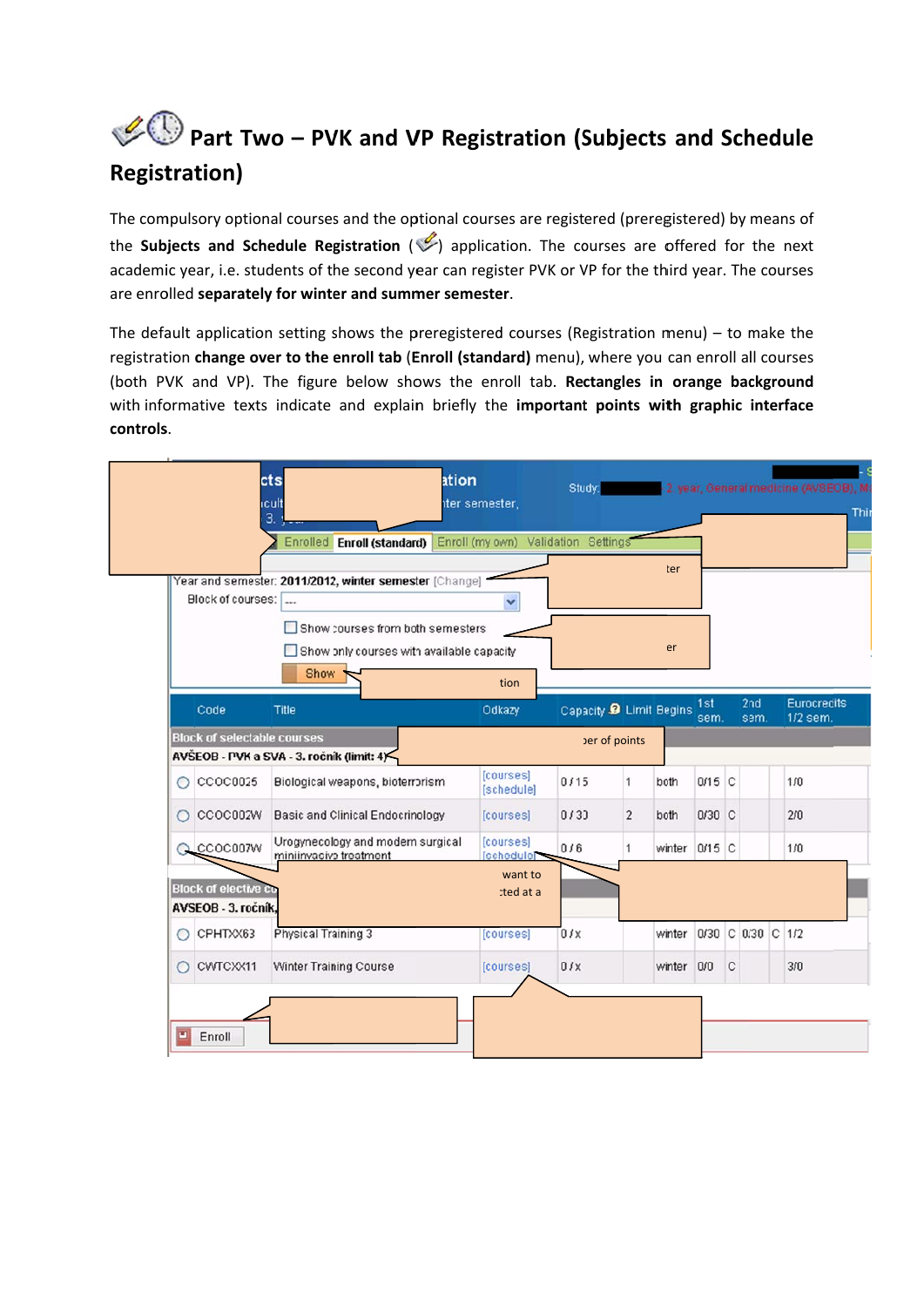#### *Enroll (Standard) Tab*

**One or two blocks of courses** should be prepared on the **Enroll (standard)** tab for all branches and years that will participate in the registration.

#### **PVK Block**

For **PVK** block, the program **checks the maximum number of students enrolled in the course** (you can see the information about current fullness of the course in the Capacity column – the number of already enrolled students/maximum number), **as well as the maximum number of points** (if the capacity is exceeded, the program makes another registration from PVK block impossible), which can be received by the student from the courses of this type.

#### **Blok VP**

For **VP** block, the program checks **only the maximum number of students** – for some VPs, there is no restriction (TV, TV courses).

#### **Courses**

A list of courses (independently of the block) contains a lot of important information for each record (course) – as shown in figure above.

There should be two active references in the **References** column for each course – [courses] and [schedule]. By clicking on the **courses** reference you will launch the Subjects application with the details of the course, see part one of the document. By clicking on the **schedule** reference you will launch the Schedule application with the details of schedule tabs of the course, see part one of the document.

The **Capacity** columns informs about current fullness of the course, while the first number indicates the number of currently enrolled students and the second number (after slash) indicates the maximum number of enrolled students – if there is a letter "x" indicated instead of number, this means that the course has no restriction imposed on the number of students.

The **Limit** column shown the number of points available per course – the sum of points for summer and winter semester (the limit is shown only in the case that the block of courses in question has the restriction imposed on the maximum number of points obtained from the courses of the type in question).

The **Begins** column shows the teaching semester for single‐semester course, the winter semester for double‐semester course and the currently selected registration semester for single‐semester course beginning in both semesters.

The **1st sem.** and **2nd sem.** columns show the number of teaching hours in the semester.

The **Credits** column shows the number of points that can be obtained in the individual semesters.

#### **Registration**

The courses are enrolled **separately for winter and summer semester**. By filtering the courses by semester you can view all courses, but the **registration itself is only enabled for courses corresponding to the currently selected semester.** If you want to change the registration semester, click on the [Change] button, see figure above. Choose the semester (in the appropriate academic year). The program will then redirect you automatically back to the registration of courses.